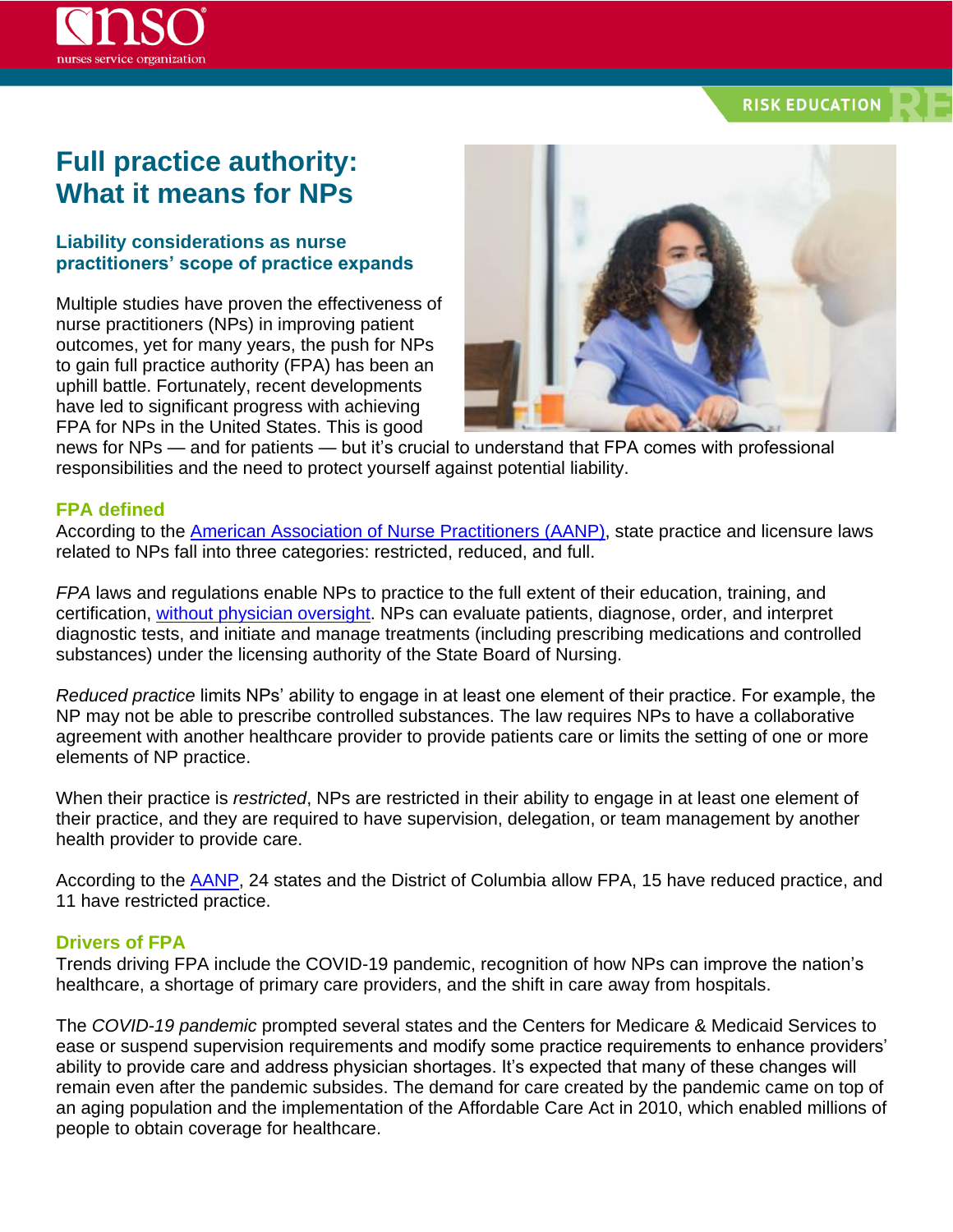NPs' *role in the nation's health* received major support from the 2021 report, *[The Future of Nursing 2020-](https://nam.edu/publications/the-future-of-nursing-2020-2030/) [2030: Charting a Path to Achieve Health Equity](https://nam.edu/publications/the-future-of-nursing-2020-2030/)*. The report, published by the National Academies of Sciences, Engineering, and Medicine, calls for eliminating restrictions on the scope of practice; doing so will "increase the types and amount of high-quality health care services that can be provided to those with complex health and social needs and improve both access to care and health equity."

According to data from the [Health Resources & Services Administration,](https://data.hrsa.gov/topics/health-workforce/shortage-areas) as of November 2021, 85 million people list in areas with a *shortage of primary care providers*. Rural areas are more likely than urban areas to have shortages. In 2020, the Association of American Medical Colleges [predicted](https://www.aamc.org/system/files/2020-06/stratcomm-aamc-physician-workforce-projections-june-2020.pdf) that the shortage of primary care physicians would be between 21,400 and 55,200 by 2033. (Those figures jump to 54,100 and 139,000 when specialty physicians are included.)

About 70% of NPs deliver primary care, according to the [AANP,](https://www.aanp.org/advocacy/state/state-practice-environment) making them an ideal source to provide care in underserved areas. In fact, a 2021 [study](https://www.ajmc.com/view/dual-eligible-beneficiaries-and-inadequate-access-to-primary-care-providers) by Xu and colleagues noted that many NPs are already working in states with an inadequate supply of primary care providers to care for patients who are dualeligible for Medicare and Medicaid. Yet these states, primarily in the Southeast, often restrict practice, hampering access. In addition, a 2018 [report](https://www.unitedhealthgroup.com/content/dam/UHG/PDF/2018/UHG-Primary-Care-Report-2018.pdf) from UnitedHealth estimated that if NPs had FPA, there would be a 70 percent reduction in the number of people living in areas with a primary care shortage.

The *shift of care away from hospitals* has driven the need for NPs with FPA so they can practice autonomously. For example, NPs provide much of the care in retail clinics and urgent care centers. Models that focus on population health, such as accountable care organizations, also provide an ideal setting for the autonomous NP. And NPs are playing greater roles in home and long-term care.

It's worth noting that a diverse group of organizations support FPA for NPs, including AARP, the Federal Trade Commission, National Academy of Medicine, National Council of State Boards of Nursing, and the Department of Veterans Affairs, which granted FPA to NPs in 2016.

## **FPA and liability**

FPA is the gold standard for NP practice, but it also may increase the risk of liability, particularly in areas related to the scope of practice, medications, and diagnosis. For example, according to the NSO *[Nurse](https://www.nso.com/Learning/Artifacts/Claim-Reports/Nurse-Practitioner-Claim-Report-4th-Edition-A-Guide-to-Identifying-and-Addressing-Professional-Liability-Exposures)  [Practitioner Claim Report: 4](https://www.nso.com/Learning/Artifacts/Claim-Reports/Nurse-Practitioner-Claim-Report-4th-Edition-A-Guide-to-Identifying-and-Addressing-Professional-Liability-Exposures)th Edition*, claims related to diagnosis rose from 32.8 percent in 2012 to 43 percent in 2017. In the same time frame, the percent of claims related to medications increased from 16.5 percent to 29.4 percent, and those related to scope of practice jumped from 0.5 percent in 2012 to 4.2 percent.

To protect yourself, periodically review your coverage with your insurance provider to ensure it is sufficient based on your practice specialty (e.g., adult medical/primary care and family practice made up 53.7 percent of closed claims in the NSO report) and location (the most common areas of closed claims are physician or NP office practices and aging services/skilled nursing settings). You also should have coverage related to actions that could be brought against your license.

## **Avoiding liability**

To avoid liability as an NP, ensure you are practicing under the laws and regulations in the state(s) where you are licensed. You can find a summary of information at the AANP website [\(https://www.aanp.org/practice/practice-information-by-state\)](https://www.aanp.org/practice/practice-information-by-state), but you'll still need to review the state's Nurse Practice Act in detail.